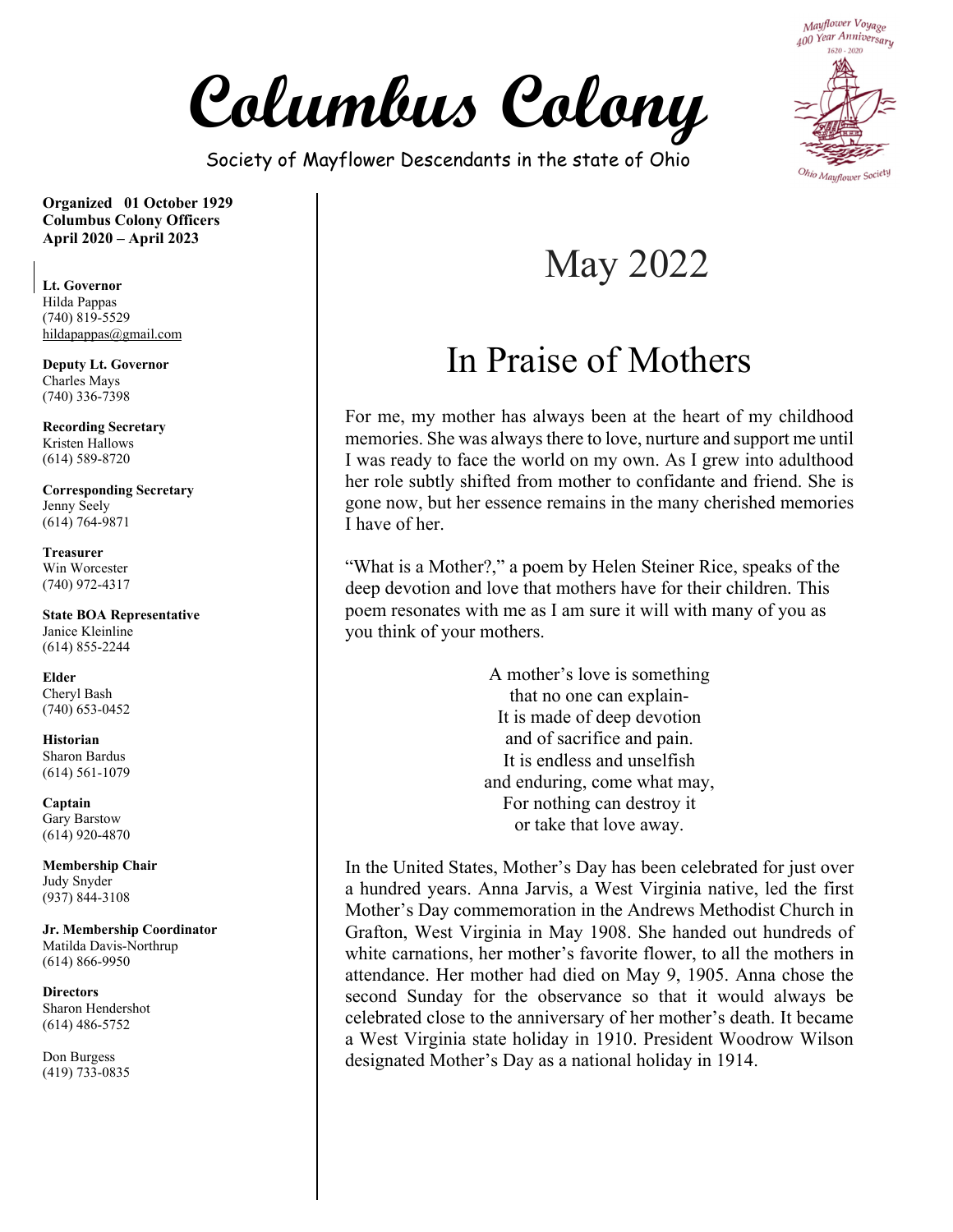Miss Jarvis came to regret the establishment of Mother's Day because of the commercialism that came to be associated with the holiday. Greeting card companies, florists and candy makers saw prime opportunities for growth in their businesses. Flowers, candy, and cards remain the traditional choices for gifts on Mother's Day in our era. In fact, the holiday that yields the most sales for florists is Mother's Day.

*"Charm is deceptive, and beauty does not last; but a woman who fears the Lord will be greatly praised. Reward her for all she has done. Let her deeds publicly declare her praise."*  Proverbs 31: 30-31 New Living Translation Bible

*Cheryl Bash, Columbus Colony Elder*

## **What flowers symbolize Mother's Day?**

**Pink carnations** are the most significant flowers for Mother's Day as it is believed that they first bloomed where the tears of the Virgin Mary fell, turning them into a symbol of a mother's undying love.



### **What color flowers mean on Mother's Day?**

Traditionally speaking the go to Mother's Day flower is the Carnation. Pink Carnations are perfect for expressing gratitude and Red Carnations represent your admiration for the recipient, while White Carnations are typically adorned and worn symbolically in remembrance of a mother who has passed away.



Iother's Day is celebrated in the United States on the 2<sup>nd</sup> Sunday of May each year.

One of the earliest Mother's Day celebrations was in Ancient Greece. The ould have spring celebrations in honor of Rhea, the goddess of fertility, moration.

The first thing a baby can vocalize is the 'ma' sound, which is why in almost every language the word for mother begins with the letter 'M' or is some iteration of the 'ma' sound.

Mother's Day is celebrated all over the world. Albeit on different days. But in addition to the U.S., Great Britain, Canada, Costa Rica, Samoa, Georgia, Australia, and Thailand all have designated celebrations to honor their country's mothers.

During the 1600's, England celebrated a day called "Mothering Sunday", celebrated on the 4th Sunday of Lent. This was a time put aside for relaxation and enjoyment during the long Lenten fast. Servants would go home to see their families, bringing cakes and sweets to their moms. This custom was called "going a-mothering". Each mother would receive a simnel-cake (Latin for "fine flour) and mothers would give a blessing to their children.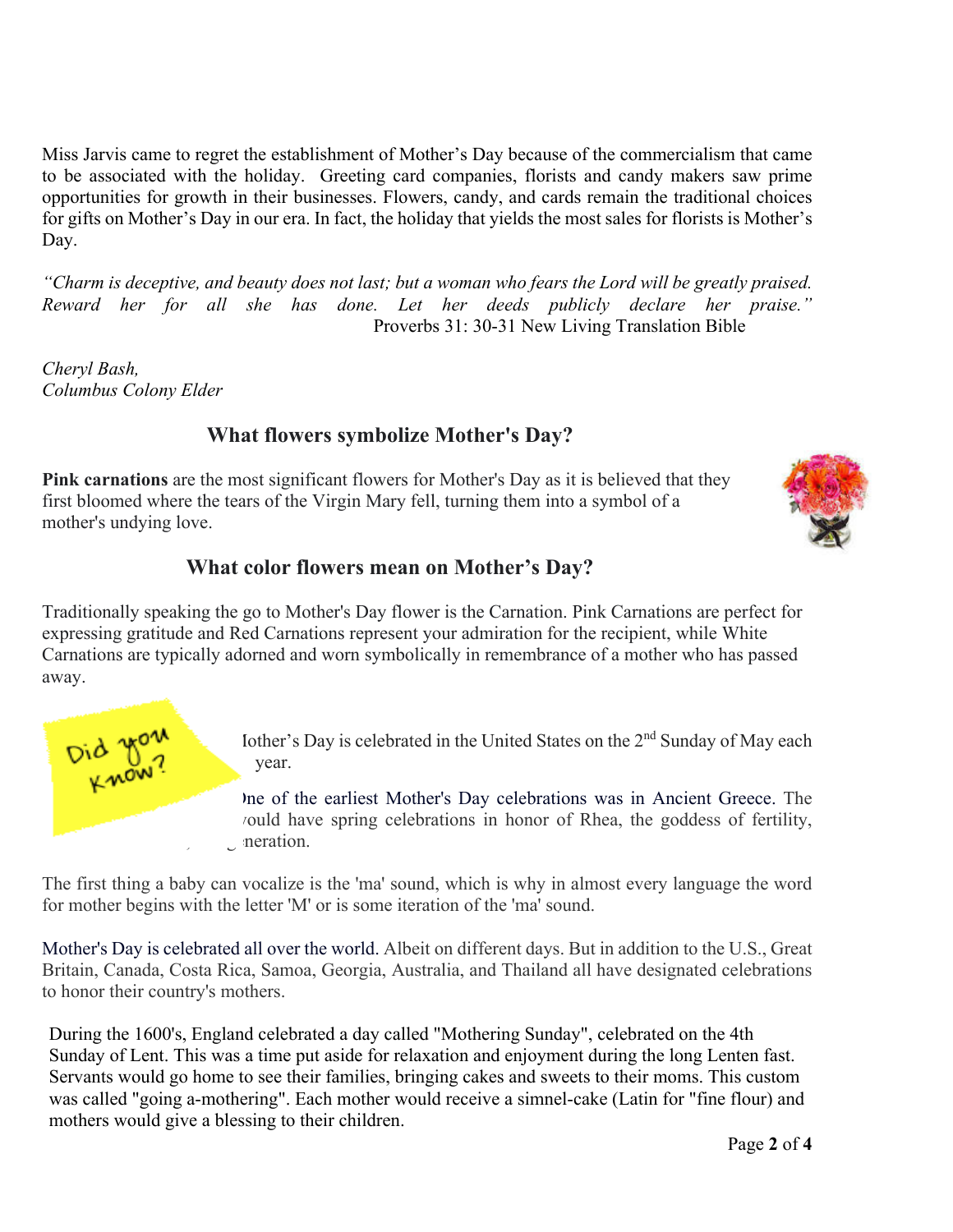Columbus Colony Mayflower Society April 2, 2022 Spring Meeting Clintonville Woman's Club

We had 27 members and 1 Jr. Member representing 20 lines of our Pilgrim ancestors: Aldens (14), Allertons (5), Bradford (2), Brewster (8), Chilton (1), Cooke (5), Doty (2), Fuller (2), Howland (6), Hopkins (1), Tilleys (5), Mullins (5), Standish (3), Soule (2), Warren (6). We had 16 guests in attendance.

The Columbus Colony opened with a greeting from Lt. Governor Hilda Pappas. Elder Cheryl Bash gave the blessing, and we enjoyed a delicious lunch of coffee, tea, Trio Salad, and pumpkin pie.

Hilda Pappas called the meeting to order. Elder Cheryl Bash gave the invocation. Junior Member Coordinator Mary Davis-Northrup led our group with the Pledge of Allegiance and the Pilgrim Pledge; after which she read the Mayflower Compact.

Elder Cheryl Bash conducted the Necrology Service for the following members who had passed away the previous year: Nancy Snyder Farrar Allen, Ruth Cox Banner, Helen Haines Carlisle, Fred Allen Davis, Edna Allchin Edwards. A candle was lit, and a flower was placed in a vase in memory of each of them.

Our Pilgrim Ancestor Roll Call was combined with our program. Each member was previously requested to share something about their Pilgrim that others may not know. This proved to be a very interesting program that everyone enjoyed. It was apparent that our members spent time "digging deep" into their research to share their information.

#### Hilda Pappas began the Business meeting.

Recording Secretary, Kristen Hallows – unable to attend. Minutes of the November 6, 2021 meeting were distributed to each member in their pink folder. There were no corrections or additions. Minutes were approved as distributed.

Treasurer, Win Worcester – we have \$17,869.77 in the Fifth/Third Bank Lt. Governor, Hilda Pappas – reminded everyone to visit the Ohio Society website to read our Buckeye Newsletter to keep up to date with the colonies and the state society. Our next colony newsletter will be posted in May. Corresponding Secretary, Jenny Seely – unable to attend Elder Cheryl Bash – no report Historian, Sharon Bardus – no report

State BOA Representative, Jan Kleinline – no report

#### Committee Reports:

Education – no report

Jr. Membership, Matilda Davis-Northrup – In March she emailed Jr. Members activities to do at home. On April 5, she emailed an article about the April 5, 1621 return of the Mayflower to England. Membership, Judy Snyder – total adult members to date 314; Jr. Members (age 0-17) 182; Jr. Members (age 18-24) 75. New members attending today: Wilford Simon (10-19-2021), Christine Stevens (2-2-2022), Linda Crannell (2-28-22). First Time attendees: Barbara Farrar-May (6-14-2023), Thomas Gregory (5-4-2019).

Schamp Scholarship, Dr. Jan Ebert – a report was given on behalf of the committee. The Scholarship committee (Dr. Jan Ebert, Jan Kleinline, Sherri Thomas, Steven Vrooman) distributed a printed survey to the members attending the Compact Day dinner on November 6, 2021. As a result of the survey and